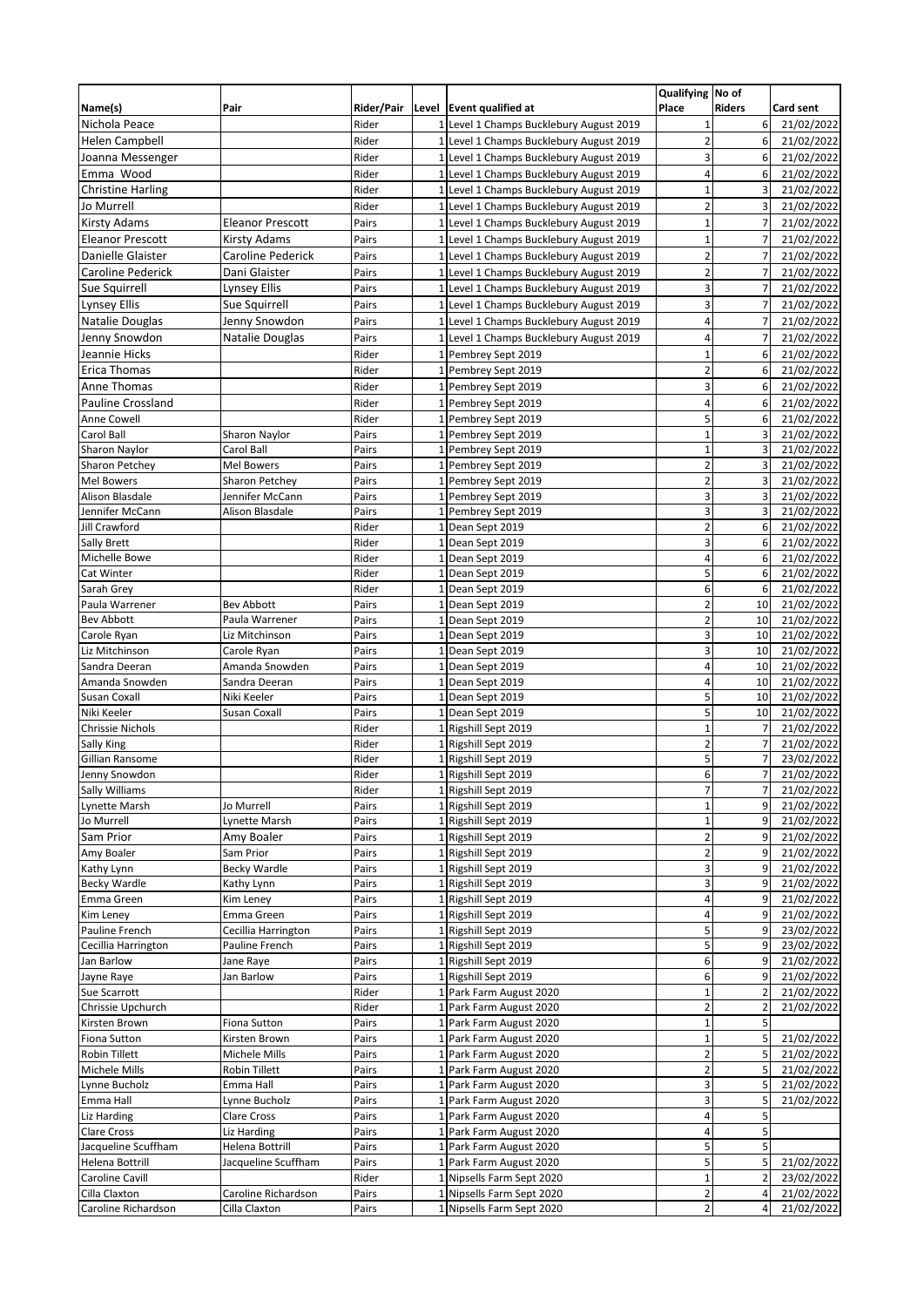| <b>Holly Theckston</b>   | Danielle Leybourn         | Pairs      |                 | 1 Nipsells Farm Sept 2020     | 3                       | 4              |            |
|--------------------------|---------------------------|------------|-----------------|-------------------------------|-------------------------|----------------|------------|
| Danielle Leybourn        | <b>Holly Theckston</b>    | Pairs      |                 | 1 Nipsells Farm Sept 2020     | 3                       | $\overline{4}$ |            |
| Estella Threadwell       | Lilian Threadwell         | Pairs      |                 | 1 Nipsells Farm Sept 2020     | 4                       | $\overline{4}$ |            |
| <b>Lilian Threadwell</b> | <b>Estella Threadwell</b> | Pairs      | $1\overline{ }$ | Nipsells Farm Sept 2020       | 4                       | $\overline{4}$ |            |
| Nerys Barker             |                           | Rider      |                 | 1 Dean Lodge Sept 2020Emailed | $\mathbf{1}$            | $\overline{4}$ | 21/02/2022 |
| Fiona Kukiewicz          |                           | Rider      |                 | 1 Dean Lodge Sept 2020        | $\overline{\mathbf{c}}$ | $\overline{4}$ | 21/02/2022 |
| Monica Russell           |                           | Rider      |                 |                               | 3                       | $\overline{4}$ | 21/02/2022 |
|                          |                           |            |                 | 1 Dean Lodge Sept 2020        |                         |                |            |
| Bea Boreham              | Ann Maisel                | Pairs      |                 | 1 Dean Lodge Sept 2020        | $\mathbf{1}$            | $\overline{7}$ | 21/02/2022 |
| Ann Maisel               | Bea Boreham               | Pairs      | $\mathbf{1}$    | Dean Lodge Sept 2020          | $\mathbf{1}$            |                | 21/02/2022 |
| Helen Martin             | Bev Abbott                | Pairs      |                 | 1 Dean Lodge Sept 2020        | $\overline{\mathbf{c}}$ | $\overline{7}$ | 21/02/2022 |
| <b>Bev Abbott</b>        | Helen Martin              | Pairs      | 1               | Dean Lodge Sept 2020          | $\overline{a}$          | $\overline{7}$ | 21/02/2022 |
| Karen Atherton           | Michele Mills             | Pairs      | $\mathbf{1}$    | Dean Lodge Sept 2020          | 3                       |                | 21/02/2022 |
| Michele Mills            | Karen Atherton            | Pairs      |                 | 1 Dean Lodge Sept 2020        | 3                       | $\overline{7}$ | 21/02/2022 |
| David Whyte              | Jane Hurford-Dawson       | Pairs      | 1               | Dean Lodge Sept 2020          | 4                       | $\overline{7}$ |            |
| Jane Hurford-Dawson      | David White               | Pairs      | $\mathbf{1}$    | Dean Lodge Sept 2020          | 4                       | $\overline{7}$ | 21/02/2022 |
| Angela Hughes            | Louise Thorman            | Pairs      |                 | 1 Dean Lodge Sept 2020        | 5                       | $\overline{7}$ | 21/02/2022 |
| Louise Thorman           | Angela Hughes             | Pairs      |                 | 1 Dean Lodge Sept 2020        | 5                       | $\overline{7}$ | 21/02/2022 |
| Bea Boreham              |                           | Individual | $\mathbf{1}$    | Gower May 2021                | $\overline{1}$          | 6              | 23/02/2022 |
| Dorothy Harris           |                           | Individual | 1               | Gower May 2021                | $\overline{2}$          | 6              | 21/02/2022 |
| Chris Paine              |                           | Individual | 1               | Gower May 2021                | 3                       | 6              | 21/02/2022 |
| <b>Geraint Denman</b>    |                           | Individual | 1               |                               | 5                       | 6              |            |
|                          |                           |            |                 | Gower May 2021                |                         |                |            |
| <b>Wendy Swales</b>      |                           | Individual | 1               | Gower May 2021                | 6                       | 6              |            |
| Nikki Smith              | <b>Mollie Hughes</b>      | Pairs      |                 | 1 Gower May 2021              | $\overline{1}$          | $\overline{2}$ |            |
| <b>Mollie Hughes</b>     | Nikki Smith               | Pairs      | 1               | Gower May 2021                | $\overline{1}$          | $\overline{2}$ |            |
| Jacqui Kedward           | Sharron Langdon           | Pairs      | $\mathbf{1}$    | Gower May 2021                | $\overline{2}$          | $\overline{2}$ | 21/02/2022 |
| Sharron Langdon          | Jacqui Kedward            | Pairs      | $\mathbf{1}$    | Gower May 2021                | $\overline{2}$          | $\overline{2}$ | 21/02/2022 |
| Victoria Cross           |                           | Individual |                 | Wernham May 2021              | $\overline{1}$          | 4              | 21/02/2022 |
| Susie Ford               |                           | Individual |                 | 1 Wernham May 2021            | $\overline{2}$          | $\overline{4}$ | 21/02/2022 |
| Caroline Pederick        |                           | Individual |                 | 1 Wernham May 2021            | 3                       | $\overline{4}$ | 21/02/2022 |
| Summer Keeble Carter     |                           | Individual | 1               | Wernham May 2021              | 4                       | 4              | 21/02/2022 |
| Bea Boreham              | Lynne Bucholz             | Pairs      |                 | 1 Wernham May 2021            | $\mathbf{1}$            | 11             | 21/02/2022 |
| Lynne Bucholz            | Bea Boreham               | Pairs      |                 | 1 Wernham May 2021            | $\overline{1}$          | 11             | 21/02/2022 |
| Jane Elliott             | Nichola Peace             | Pairs      | 1               | Wernham May 2021              | $\overline{a}$          | 11             | 21/02/2022 |
| Nichola Peace            | Jane Elliott              | Pairs      |                 | 1 Wernham May 2021            | $\overline{\mathbf{c}}$ | 11             | 21/02/2022 |
| Kathy Whitehead          | Willa Muir                | Pairs      |                 | 1 Wernham May 2021            | 6                       | 11             | 21/02/2022 |
|                          |                           |            |                 |                               |                         |                |            |
| Willa Muir               | Kathy Whitehead           | Pairs      | 1               | Wernham May 2021              | 6<br>$\overline{7}$     | 11             | 21/02/2022 |
| Ros Jones                | Yvonne Allen              | Pairs      | $\mathbf{1}$    | Wernham May 2021              |                         | 11             | 21/02/2022 |
| Yvonne Allen             | Ros Jones                 | Pairs      |                 | 1 Wernham May 2021            | $\overline{7}$          | 11             | 21/02/2022 |
| Debbie Percy             | Shelagh Dean              | Pairs      | 1               | Wernham May 2021              | 8                       | 11             | 21/02/2022 |
| Shelagh Dean             | Debbie Percy              | Pairs      | $\mathbf{1}$    | Wernham May 2021              | 8                       | 11             | 21/02/2022 |
| <b>Gizzy Miller</b>      | Jennifer McCann           | Pairs      | $\mathbf{1}$    | Wernham May 2021              | 10                      | 11             | 21/02/2022 |
| Jennifer McCann          | <b>Gizzy Miller</b>       | Pairs      | 1               | Wernham May 2021              | 10                      | 11             | 21/02/2022 |
| Eowyn Barnes-Short       | Millie Rice-Chandler      | Pairs      | $\mathbf 1$     | Wernham May 2021              | 11                      | 11             | 21/02/2022 |
| Millie Rice-Chandler     | Eowyn Barnes-Short        | Pairs      | $1\overline{ }$ | Wernham May 2021              | 11                      | 11             | 21/02/2022 |
| Dawn Phythian            |                           | Individual |                 | 1 Barnetby June 2021          | $\overline{2}$          | $\overline{7}$ | 21/02/2022 |
| Joanne Bond              |                           | Individual |                 | 1 Barnetby June 2021          | 3                       | 7              | 21/02/2022 |
| Samantha Askew           |                           | Individual |                 | 1 Barnetby June 2021          | 4                       | $\overline{7}$ | 23/02/2022 |
| Sarah Fulwood            |                           | Individual | 1               | Barnetby June 2021            | 6                       | 7              | 21/02/2022 |
| Andrea Tyrrell           |                           | Individual |                 | 1 Barnetby June 2021          | $\overline{7}$          | $\overline{7}$ | 21/02/2022 |
| Marie Spillane           | Rachel Ellison            | Pairs      |                 | 1 Barnetby June 2021          | $\mathbf 1$             | 12             | 21/02/2022 |
|                          |                           |            |                 |                               |                         |                |            |
| Rachel Ellison           | Marie Spilane             | Pairs      |                 | 1 Barnetby June 2021          | $\mathbf{1}$            | 12             |            |
| Kim Lord                 | Elizabeth Ainsworth       | Pairs      |                 | 1 Barnetby June 2021          | $\overline{\mathbf{c}}$ | 12             | 21/02/2022 |
| Elizabeth Ainsworth      | Kim Lord                  | Pairs      |                 | 1 Barnetby June 2021          | $\overline{2}$          | 12             |            |
| Jane Chivers             | Rachel Wilmot             | Pairs      |                 | 1 Barnetby June 2021          | 3                       | 12             | 21/02/2022 |
| Rachel Wilmot            | Jane Chivers              | Pairs      |                 | Barnetby June 2021            | 3                       | 12             | 21/02/2022 |
| Rachel Glossop           | Tania O'Connell           | Pairs      |                 | 1 Barnetby June 2021          | 4                       | 12             | 21/02/2022 |
| Tania O'Connell          | Rachel Glossop            | Pairs      |                 | 1 Barnetby June 2021          | 4                       | 12             | 21/02/2022 |
| Julie Laven              | Amy Dillon                | Pairs      |                 | 1 Barnetby June 2021          | 5                       | 12             | 21/02/2022 |
| Amy Dillon               | Julia Laven               | Pairs      |                 | 1 Barnetby June 2021          | 5                       | 12             | 21/02/2022 |
| Zoe C Morton             | <b>Bella Craven</b>       | Pairs      |                 | 1 Barnetby June 2021          | 7                       | 12             | 21/02/2022 |
| Bella Craven             | Zoe Morton                | Pairs      |                 | 1 Barnetby June 2021          | 7                       | 12             | 21/02/2022 |
| Lizzie Murdoch           | Isla Murdoch              | Pairs      |                 | 1 Barnetby June 2021          | 8                       | 12             | 21/02/2022 |
| Isla Murdoch             | Lizzie Murdoch            | Pairs      |                 | 1 Barnetby June 2021          | 8                       | 12             | 21/02/2022 |
| Paula Newman             |                           | Individual |                 | 1 Brightling Park June 2021   | $\mathbf{1}$            | $\mathbf{1}$   | 21/02/2022 |
| Maria Standen            | Louise Jarvis             | Pairs      |                 | 1 Brightling Park June 2021   | $\mathbf{1}$            | 14             | 21/02/2022 |
|                          |                           |            |                 |                               |                         |                |            |
| Louise Jarvis            | Maria Standen             | Pairs      |                 | 1 Brightling Park June 2021   | $\mathbf 1$             | 14             | 21/02/2022 |
| Kay Ford                 | Kim Leney                 | Pairs      |                 | 1 Brightling Park June 2021   | $\overline{2}$          | 14             | 23/02/2022 |
| Kim Leney                | Kay Ford                  | Pairs      |                 | 1 Brightling Park June 2021   | $\overline{2}$          | 14             | 23/02/2022 |
| Pam Wilson               | Victoria Holden           | Pairs      |                 | 1 Brightling Park June 2021   | 3                       | 14             | 21/02/2022 |
| Victoria Holden          | Pam Wilson                | Pairs      |                 | 1 Brightling Park June 2021   | 3                       | 14             | 21/02/2022 |
| Jean Ashford             | Alison Jarvis             | Pairs      |                 | 1 Brightling Park June 2021   | 5                       | 14             | 21/02/2022 |
| Alison Jarvis            | Jean Ashford              | Pairs      |                 | 1 Brightling Park June 2021   | 5                       | 14             | 21/02/2022 |
| Jan Barlow               | Clare McCullough          | Pairs      |                 | 1 Brightling Park June 2021   | 6                       | 14             | 21/02/2022 |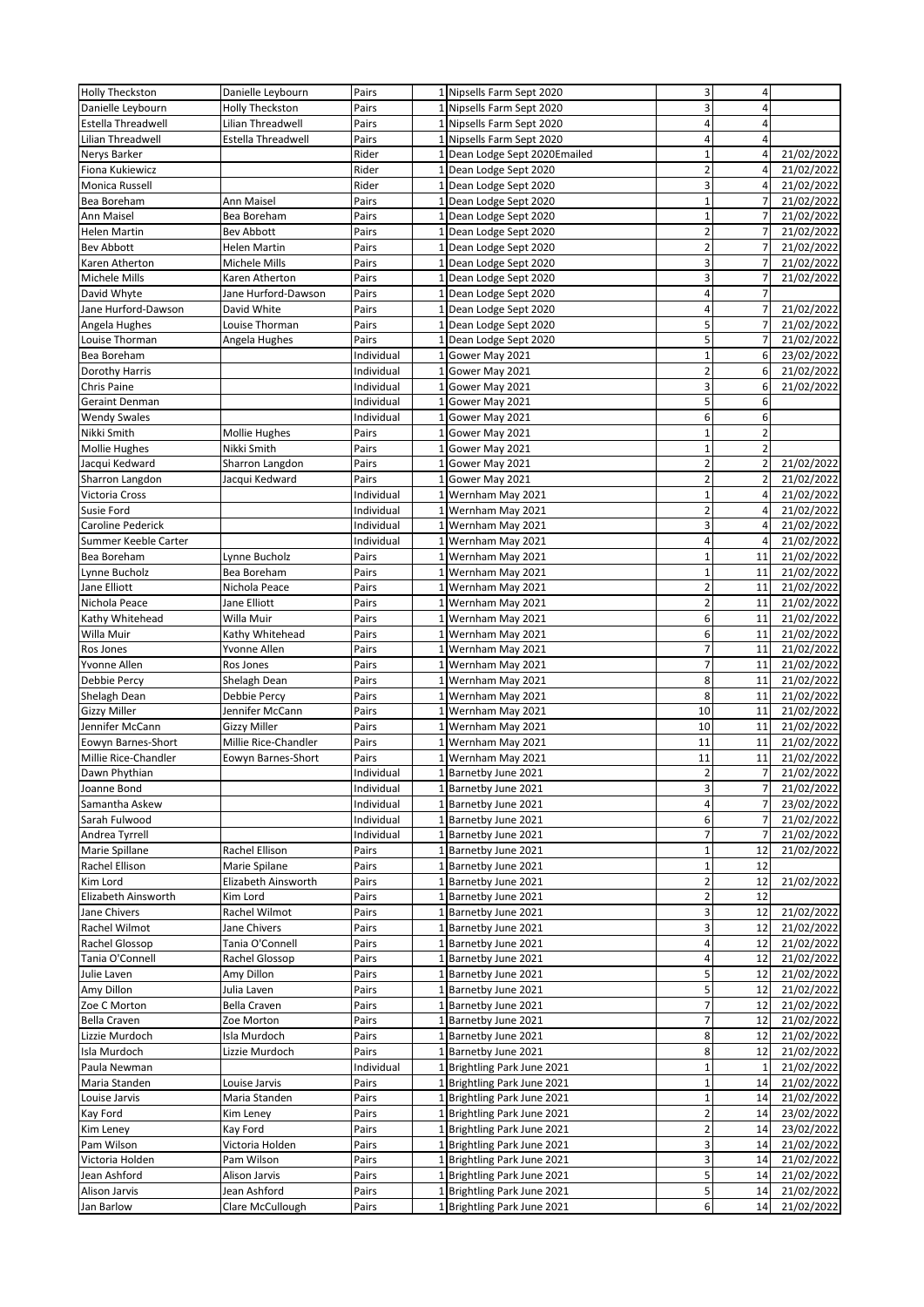| Clare McCullough        | Jan Barlow            | Pairs      |                 | 1 Brightling Park June 2021   | 6                       | 14             | 21/02/2022 |
|-------------------------|-----------------------|------------|-----------------|-------------------------------|-------------------------|----------------|------------|
| Vicki Tarrant           | Julie Benson          | Pairs      |                 | 1 Brightling Park June 2021   | 8                       | 14             | 21/02/2022 |
| Julie Benson            | Vicki Tarrant         | Pairs      |                 | 1 Brightling Park June 2021   | 8                       | 14             | 21/02/2022 |
| Rebecca Butler          | Anne Rowland          | Pairs      |                 | 1 Brightling Park June 2021   | 9                       | 14             | 21/02/2022 |
| Anne Rowland            | Rebecca Butler        | Pairs      |                 | 1 Brightling Park June 2021   | 9                       | 14             | 21/02/2022 |
| <b>Suzanne Harrison</b> | Kathy Lynn            | Pairs      | 1               | Brightling Park June 2021     | 10                      | 14             | 21/02/2022 |
| Kathy Lynn              | Suzanne Harrison      | Pairs      |                 | 1 Brightling Park June 2021   | 10                      | 14             | 21/02/2022 |
| Paula Dowson            |                       | Individual | $1\overline{ }$ | <b>IOM</b>                    | $\mathbf 1$             | $\overline{2}$ | 21/02/2022 |
| <b>Gill Shacklock</b>   |                       | Individual | $\mathbf 1$     | <b>IOM</b>                    | $\overline{2}$          | $\overline{2}$ | 21/02/2022 |
| Jessica Clague          | Joni Dillon           | Pairs      | $\mathbf{1}$    | <b>IOM</b>                    | $\mathbf 1$             | 6              | 21/02/2022 |
| Joni Dillon             | Jessica Clague        | Pairs      | $\mathbf{1}$    | <b>IOM</b>                    | $\mathbf 1$             | 6              | 21/02/2022 |
| Anna Kerruish           | Georgia Smith         | Pairs      | 1               | <b>IOM</b>                    | $\overline{2}$          | 6              | 21/02/2022 |
| Georgia Smith           | Anna Kerruish         | Pairs      | $\mathbf 1$     | <b>IOM</b>                    | $\overline{2}$          | 6              | 21/02/2022 |
| Rose Beaumont           | Kenzie Steele         | Pairs      | $1\vert$        | <b>IOM</b>                    | 3                       | 6              | 21/02/2022 |
| Kenzie Steele           | Rose Beaumont         | Pairs      | 1               | <b>IOM</b>                    | 3                       | 6              | 21/02/2022 |
| Vicki Wade              | <b>Emilty Fleming</b> | Pairs      | $\mathbf{1}$    | <b>IOM</b>                    | 4                       | 6              |            |
| <b>Emily Fleming</b>    | Vicki Wade            | Pairs      | $\mathbf{1}$    | <b>IOM</b>                    | $\overline{4}$          | 6              | 21/02/2022 |
| Lauren McKinley         | Grace Wostenroft      | Pairs      | 1               | <b>IOM</b>                    | 5                       | 6              | 21/02/2022 |
| Grace Wolstenroft       | Laura McKinley        | Pairs      | $\mathbf{1}$    | <b>IOM</b>                    | 5                       | 6              | 21/02/2022 |
| Rachel Mallett          |                       | Individual | 11              | Park Farm 1 June 2021         | $\mathbf 1$             | 3              | 21/02/2022 |
| Alison Webb             |                       | Individual | 1               | Park Farm 1 June 2021         | $\overline{2}$          | 3              | 21/02/2022 |
| Wendy Bannerman         |                       | Individual |                 | 1 Park Farm 1 June 2021       | 3                       | 3              | 23/02/2022 |
| Angela Hughes           | Lindsay Measures      | Pairs      | 1               | Park Farm 1 June 2021         | $\mathbf 1$             | 3              | 23/02/2022 |
| <b>Lindsay Measures</b> | Angela Hughes         | Pairs      |                 | 1 Park Farm 1 June 2021       | $\mathbf 1$             | 3              | 23/02/2022 |
| Jane Anscombe           | Kathy Whitehead       | Pairs      |                 | 1 Park Farm 1 June 2021       | $\mathbf 2$             | 3              | 21/02/2022 |
| Kathy Whitehead         | Jane Anscombe         | Pairs      | 1               | Park Farm 1 June 2021         | $\overline{2}$          | 3              | 21/02/2022 |
| Andrea Palfreyman       | Helen Gipson          | Pairs      | $\mathbf{1}$    | Park Farm 1 June 2021         | 3                       | 3              |            |
| <b>Helen Gipson</b>     | Andrea Palfreyman     | Pairs      |                 | 1 Park Farm 1 June 2021       | 3                       | 3              |            |
| Michelle Bowe           | Vicky Cresswell       | Pairs      |                 | 1 Park Farm 2 July 2021       | $\mathbf{1}$            | 6              | 21/02/2022 |
| <b>Vicky Cresswell</b>  | Michelle Bowe         | Pairs      |                 | 1 Park Farm 2 July 2021       | $\mathbf 1$             | 6              | 21/02/2022 |
| <b>Bev Stevens</b>      | <b>Bev Stevens</b>    | Pairs      |                 | 1 Park Farm 2 July 2021       | $\overline{a}$          | 6              | 21/02/2022 |
| Janet Brick             | Janet Brick           | Pairs      |                 | 1 Park Farm 2 July 2021       | 4                       | 6              | 21/02/2022 |
| Chrissie Upchurch       | Lorraine Ilsley       | Pairs      |                 | 1 Park Farm 2 July 2021       | 5                       | 6              | 21/02/2022 |
| Lorraine Ilsley         | Chrissie Upchurch     | Pairs      |                 | 1 Park Farm 2 July 2021       | 5                       | 6              |            |
| Claire Baker            | Stephanie Cherrington | Pairs      | 1               | Park Farm 2 July 2021         | 6                       | 6              | 21/02/2022 |
| Stephanie Cherrington   | Claire Baker          | Pairs      |                 | 1 Park Farm 2 July 2021       | 6                       | 6              | 21/02/2022 |
| Emma Wood               | Lizzie Murdoch        | Pairs      | $\mathbf{1}$    | Oasby July 2021               | $\overline{\mathbf{c}}$ | 5              | 21/02/2022 |
| Lizzie Murdoch          | Emma Wood             | Pairs      | 1               | Oasby July 2021               | $\overline{2}$          | 5              | 21/02/2022 |
| Samantha Brant          | <b>Bella Craven</b>   | Pairs      | 1               | Oasby July 2021               | $\overline{\mathbf{4}}$ | 5              | 21/02/2022 |
| <b>Bella Craven</b>     | Samantha Brant        | Pairs      | $1\vert$        | Oasby July 2021               | $\overline{a}$          | 5              | 21/02/2022 |
| Izzy France             |                       | Individual | 1               | Oasby July 2021               | $\overline{2}$          | $\overline{2}$ | 21/02/2022 |
| Jacob Simpson           | Vicki Waller          | Pairs      | $\mathbf{1}$    | Oasby July 2021               | $\mathbf 1$             | 5              | 21/02/2022 |
| Vicki Waller            | Jacob Simpson         | Pairs      | $1\vert$        | Oasby July 2021               | $\mathbf 1$             | 5              | 21/02/2022 |
| Gemma Marshall          | Amanda Renshaw        | Pairs      |                 | 1 Oasby July 2021             | 4                       | 5              |            |
| Amanda Renshaw          | Gemma Marshall        | Pairs      |                 | 1 Oasby July 2021             | 4                       | 5              |            |
| Susan Wych              | Karen Carroll         | Pairs      |                 | 1 Oasby July 2021             | 5                       | 5              |            |
| Karen Carroll           | Susan Wych            | Pairs      |                 | 1 Oasby July 2021             | 5                       | 5              | 21/02/2022 |
| Elen Rees               |                       | Individual | 1 <sup>1</sup>  | Harwood Dale July 2021        | $\mathbf 1$             | $\overline{2}$ | 21/02/2022 |
| Amanda Royle            | Tina Negri            | Pairs      |                 | 1 Harwood Dale July 2021      | $\overline{\mathbf{c}}$ | $\overline{7}$ | 21/02/2022 |
| <b>Tina Negri</b>       | Amanda Royle          | Pairs      |                 | 1 Harwood Dale July 2021      | $\overline{2}$          | $\overline{7}$ | 21/02/2022 |
| Peta Ackerley           | Zoe Morton            | Pairs      | 1               | Harwood Dale July 2021        | 3                       | $\overline{7}$ | 21/02/2022 |
| Zoe Morton              | Peta Ackerley         | Pairs      |                 | 1 Harwood Dale July 2021      | $\overline{\mathbf{3}}$ | $\overline{7}$ | 21/02/2022 |
| Louise Henley           | <b>Lynsey Swales</b>  | Pairs      |                 | 1 Harwood Dale July 2021      | 4                       | $\overline{7}$ |            |
| <b>Lynsey Swales</b>    | Louise Henley         | Pairs      | 1               | Harwood Dale July 2021        | 4                       | $\overline{7}$ | 21/02/2022 |
| Paula Kay               | Keren Bowlt           | Pairs      |                 | 1 Harwood Dale July 2021      | 5                       | $\overline{7}$ | 21/02/2022 |
| Keren Bowlt             | Paula Kay             | Pairs      |                 | 1 Harwood Dale July 2021      | 5                       | $\overline{7}$ | 21/02/2022 |
| Jacob Simpson           | Rebecca Westwood      | Pairs      |                 | 1 Harwood Dale July 2021      | 6                       | 7              | 21/02/2022 |
| Rebecca Westwood        | Jacob Simpson         | Pairs      |                 | 1 Harwood Dale July 2021      | 6                       | $\overline{7}$ | 21/02/2022 |
| <b>Lynsey Swales</b>    |                       | Individual |                 | 1 Park Farm 3 August 2021     | $\mathbf{1}$            | 11             | 21/02/2022 |
| <b>Lynsey Ellis</b>     |                       | Individual | $\mathbf{1}$    | Park Farm 3 August 2021       | $\overline{2}$          | 11             | 21/02/2022 |
| Yvonne Allen            |                       | Individual |                 | 1 Park Farm 3 August 2021     | 5                       | 11             | 21/02/2022 |
| Dave Cromarty           |                       | Individual |                 | 1 Park Farm 3 August 2021     | $\overline{7}$          | 11             | 21/02/2022 |
| <b>Ellie Turner</b>     |                       | Individual | 1               | Park Farm 3 August 2021       | 10                      | 11             |            |
| Scarlett Corbett        | Jackie Bennett        | Pairs      |                 | 1 Park Farm 3 August 2021     | 3                       | 10             |            |
| Jackie Bennett          | Scarlett Corbett      | Pairs      |                 | 1 Park Farm 3 August 2021     | 3                       | 10             | 21/02/2022 |
| Michelle Bowe           | Jo Vincent            | Pairs      | 1               | Park Farm 3 August 2021       | 5                       | 10             | 21/02/2022 |
| Jo Vincent              | Michelle Bowe         | Pairs      |                 | 1 Park Farm 3 August 2021     | 5                       | 10             | 21/02/2022 |
| Mary Lazarus            | Helen Hurford-Dawson  | Pairs      |                 | 1 Park Farm 3 August 2021     | $\overline{7}$          | 10             | 21/02/2022 |
| Helen Hurford-Dawson    | Mary Lazarus          | Pairs      | 1               | Park Farm 3 August 2021       | $\overline{7}$          | 10             | 21/02/2022 |
| Roslyn Black            |                       | Individual |                 | 1 Scottish Champs August 2021 | $\mathbf 1$             | $\overline{7}$ | 21/02/2022 |
| Diane Smith             |                       | Individual |                 | 1 Scottish Champs August 2021 | $\overline{2}$          | $\overline{7}$ | 21/02/2022 |
| <b>Wendy Gillings</b>   |                       | Individual | 1               | Scottish Champs August 2021   | 3                       | 7              | 21/02/2022 |
| Cara Newman             |                       | Individual |                 | 1 Scottish Champs August 2021 | 4                       | $\overline{7}$ | 21/02/2022 |
|                         |                       |            |                 |                               |                         |                |            |